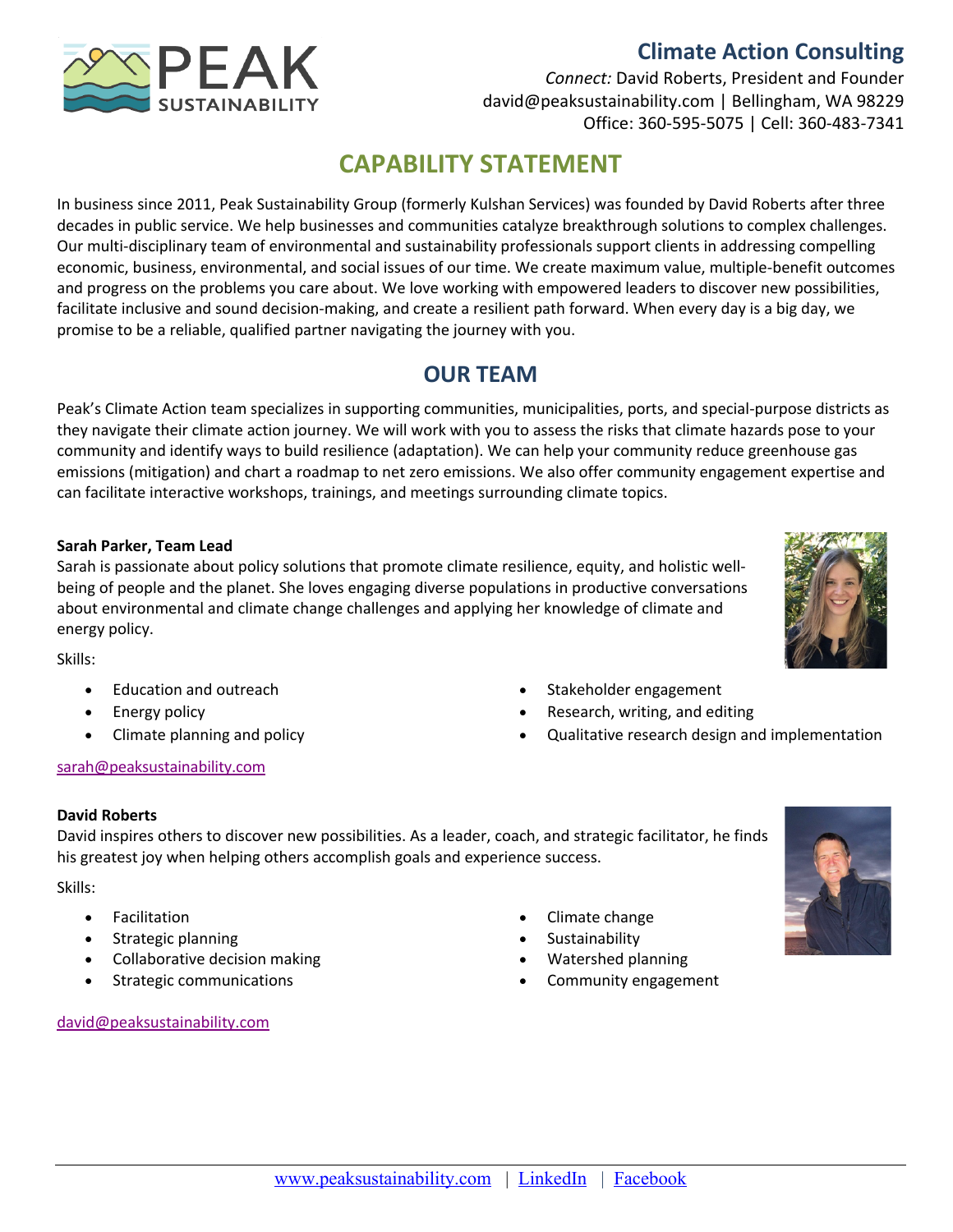### **Keith Wolf, PhD**

Keith thrives in complex and challenging situations and working with clients, stakeholders, and teams. He can be counted on to bring projects to a successful outcome and do it with enthusiasm and adaptability.

Skills:

- Climate, Sustainability, Resiliency and ESG
- Regulatory Compliance including state, federal, tribal government, and municipal environmental law
- Natural resource management and policy
- Restoration, resilience, construction and engineering design projects

### keith@peaksustainability.com

#### **Kat Klass**

Kat loves applying research and information to maximize outcomes. She dives into how processes can be streamlined and communicated for holistic success. With her adaptative mindset, she thrives in dynamic situations and engages clients with effective flexibility.

Skills:

- Sustainability planning
- Systems thinking and mapping
- Stakeholder engagement
- Research and subject interviews

#### kat@peaksustainability.com

#### **Natalie Sacker**

Natalie is passionate about using data and strategic planning to help businesses, organizations, and local governments do better for their communities and use their power to positively address the challenges of climate change.

Skills:

- US Community Protocol-compliant inventories
- ICLEI Community GHG Inventory
- Carbon Disclosure Project compliance and reports

#### natalie@peaksustainability.com

**Additionally, the Climate Action team is supported by a multi-disciplinary group of sustainability professionals within Peak's Ecosystem Health, Business Sustainability, and Strategic Communications teams. Our team members and affiliates enjoy helping clients discover new possibilities, inform sound decision-making, and decide on a path forward.**

# **CORE COMPETENCIES**

Build strategies that address future unpredictability due to the impacts and risks from a changing climate. Plan ahead, strategize, initiate, and gain strategic foresight. Assess the threats to infrastructure, health and safety, and systems that your community relies on. Catalog assets and opportunities. Engage community, examine alternatives, and prioritize actions. Apply science-based decision making to building a resilient roadmap for the future.

- Decision support, database and analytical modeling
- Predictive modeling, project software and data management, and analysis

- 
- GHG inventory
- Science communication

• Research and data collection • Local Climate Planning

• Sustainable business principles and practices





• Climate Resilience Roadmap™ • Climate planning and policy development

- Data analysis
- 
- 
- 
- - Project management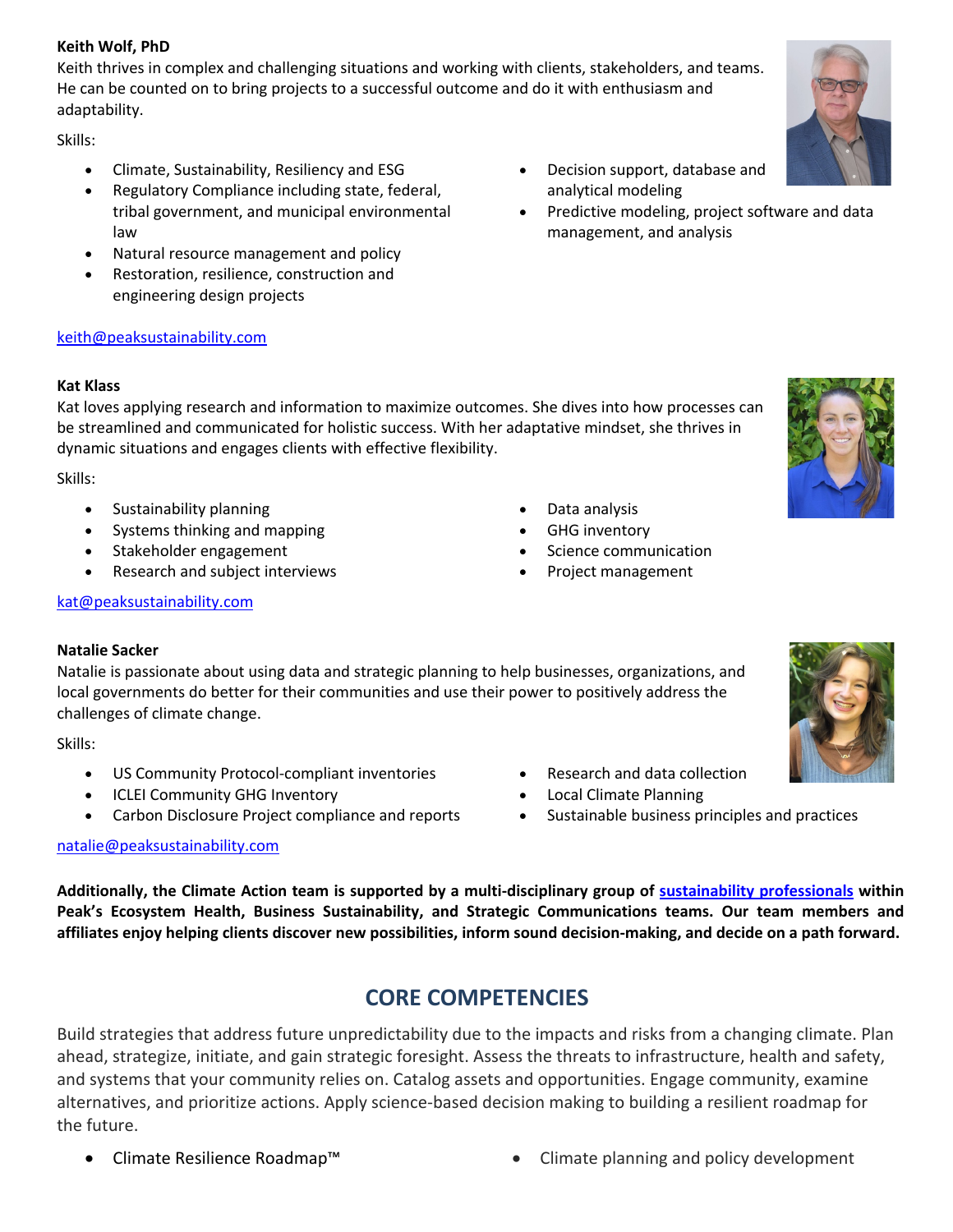- Community and stakeholder education, outreach and engagement
- Mitigation and adaptation strategy research
- Data development, analysis, measurement, and integration
- Risk assessments and preparedness analysis
- Greenhouse gas inventories
- Best practices for watersheds, shorelines, and habitat

# **CLIENT PROJECTS AND TESTIMONIALS**

## **City of Bellingham – Climate Action Research**

*Bellingham, WA*

Scope of work:

• Researching and analyzing alternative approaches to maximize amount of "green energy" used by the City's electricity consumers

## **Port of Bellingham – Climate Action Strategy**

*Bellingham, WA*

Scope of work:

- Evaluating climate change impacts to port operations
- Identifying mitigation and adaptation goals, strategies, and actions

## **Sustainable Lands Strategy**

*Snohomish County, WA*

Scope of work:

- Providing facilitation for the Executive Committee
- Coordinating with the leads of the Stillaguamish and Lower Skykomish Integration Teams and Facilitator
- Supporting the Communications Group with outreach and community engagement strategies

*"Kudos to Peak for their facilitation role in guiding the SLS and IT work over the last year or more. We are seeing some good momentum, not without conflict (that is to be expected), but great to see the IT/SLS framework start to take shape and a robust work plan to direct this work. Thank you all for your efforts to advance integrated floodplain management and collaboration in these watersheds."*

*Jessica Hammill, Project Specialist IV, Snohomish County Public Works*

### **City of Bellingham – Climate Action Plan Task Force**

*Bellingham, WA*

Scope of work:

- Facilitation and administrative support during Task Force meetings
- Produced planning frameworks and research to assist Task Force in its work
- Produced final report to inform and direct the City's climate change mitigation and adaptation strategies for the next 10-15 years

*"I worked with the Peak team for over a year on a large and complicated project to develop a climate strategic action plan for the City of Bellingham. During this time I was impressed by Peak's reliability, consistency, and steady commitment to excellence. Particularly toward the end of the project, when we had an overwhelming amount of work to do in a compressed period, not only did Peak cheerfully facilitate the final process of information gathering, writing, and editing, they were continually working to the very end, under tight deadlines, to improve the product. I*  would recommend Peak without reservations for similar projects involving work of high analytical and political *complexity, and with critical real-world importance.*

*Mark Gardner |City of Bellingham, City Council Legislative Analyst*



# **俗 Snohomish County**